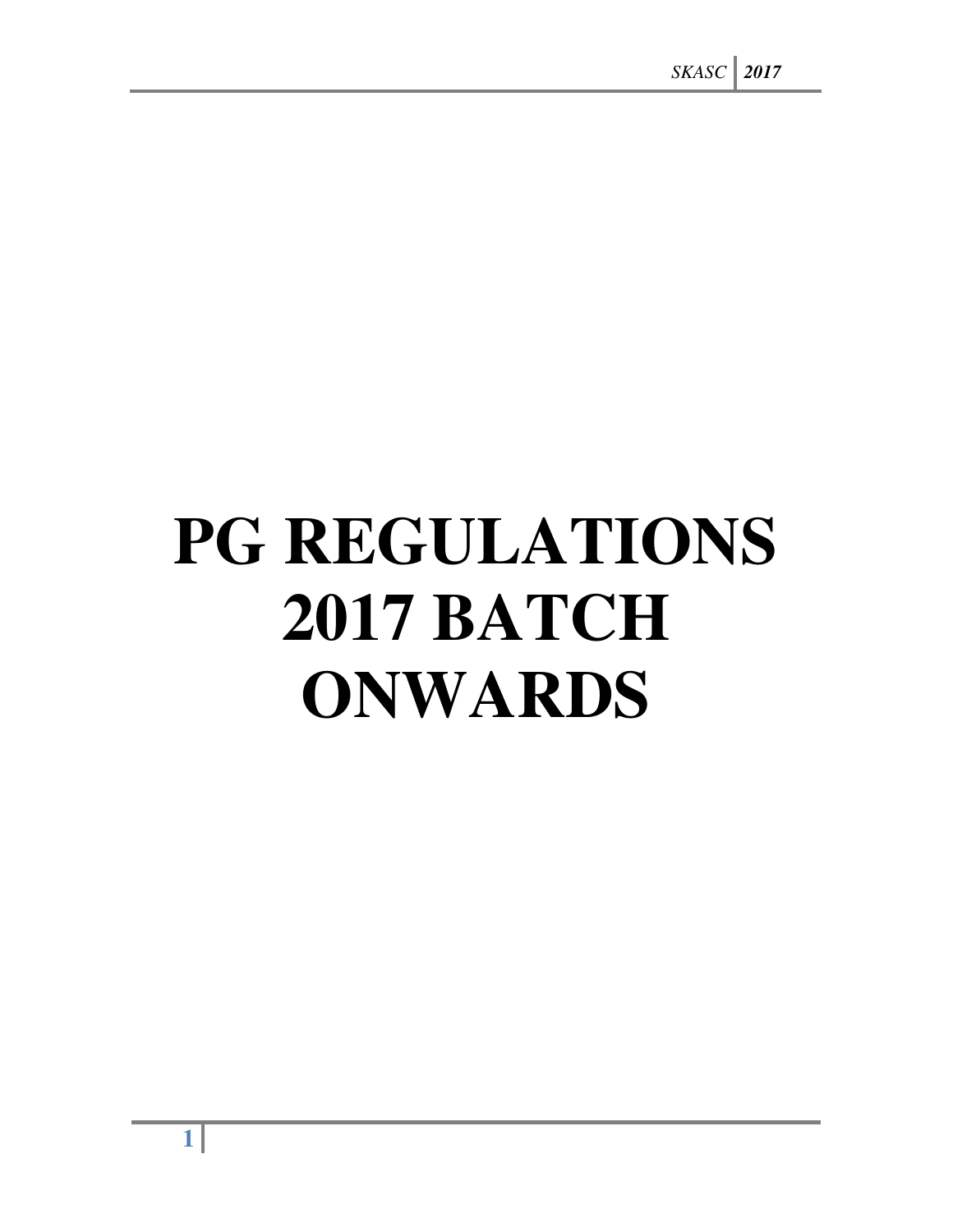# **SRI KRISHNA ARTS AND SCIENCE COLLEGE An Autonomous College affiliated to Bharathiar University Kuniamuthur, Coimbatore – 641 008.**

# REGULATIONS FOR POSTGRADUATE DEGREE PROGRAMME **In CBCS pattern (with effect from 2017-2018)**

#### **Definitions:**

#### **Programme:**

"Programme" means a course of study leading to the award of a degree in a discipline.

## **Course:**

"Course" refers to a subject offered under the degree programme.

## **Core Courses:**

"Core Courses" means "the core courses" related to the programme concerned including practicals and project work offered under the programme.

## **Optional:**

"Optional" means the courses offered under the programme related to the core or non core courses but are to be selected by the students.

## **Inter Departmental Courses:**

"Inter Departmental Courses" means, the course of study offered by the inter-related departments in common discipline.

 A detailed explanation of the above with relevant credits are given under "Scheme of Examinations along with Distribution of Marks and Credits"

## **1. Eligibility for Admission to the Programme**

A candidate who has passed the Degree Examination as main subject of study of Bharathiar University or an examination of some other University accepted by the Syndicate of Bharathiar University as equivalent thereto shall be eligible for admission to the Master Degree programme.

## **2. Duration of the Programme**

 This Programme of Study shall be based on Semester System. This Programme shall consist of four Semesters covering a total of two academic years. For this purpose, each academic year shall be divided into two semesters; the first and third semesters; June to November and the second and the fourth semesters; December to April. The Practical Examinations shall be conducted at the end of each semester. Each semester has 90 working days consisting of 5 teaching hours per working day.

## **3. Programme of Study**

The Programme of the Degree of Master of Science/Arts/Commerce/Social Work shall be under the Semester System according to the Syllabus to be prescribed from time to time. This Programme consists of Core Courses and Optional Courses.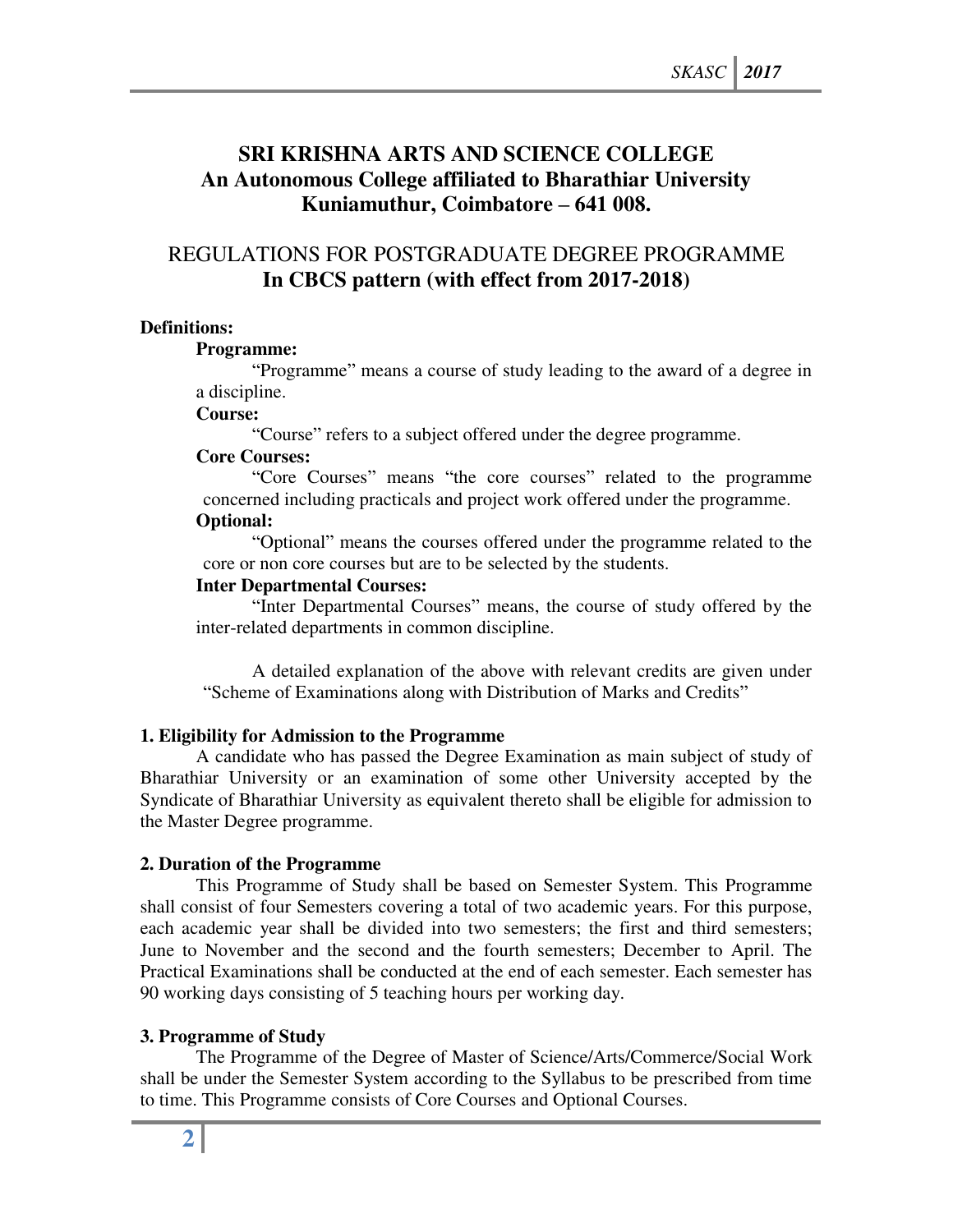## **4. Scheme of Examinations**

As recommended by the respective Board of Studies.

## **5. Requirement to appear for the Examinations**

All bonafide students of the College are eligible to appear for the End Semester Examinations by fulfilling the following criteria:

- (a) Students who have secured attendance of 75% and above in theory and practical classes separately are allowed to attend the End Semester examinations
- (b) Students who have secured less than 75% of attendance are not permitted to appear for the End Semester examinations in the regular papers. However, they are permitted to appear for arrear papers. Such students are permitted to continue the course with a condition that loss of attendance should be made up in the subsequent semester, failing which he/she will have to rejoin the course with semester in which he has secured less than 75% of attendance
- (c) Students with attendance between 65% and 74% in exceptional cases the Principal may condone the shortage of 10% attendance on reasonable grounds and are allowed for attending the End Semester examinations on approval
- (d) Provided further that the Principal may condone the shortage of attendance to the extent of 5% more (60% - 74%) in respect of the students who have represented the College or State or deputation in a National / International competition and function during the Semester period under reference, are allowed for attending the End Semester examinations on approval. The students under category (c) and (d) have to pay the condonation fee as prescribed by the Finance Committee
- (e) The students who have secured less than 50% attendance are not permitted to continue the programme.

#### **6. Restrictions to appear for the Examinations**

a) Any candidate having arrear paper(s) shall have the option to appear in any arrear paper along with the regular semester papers.

b) Candidates who fail in any of the course of PG degree examinations shall complete the course concerned within 4 years from the date of admission to the said programme, and should they fail to do so, they shall take the examination in the next revised syllabus prescribed for the immediate next batch of candidates. If there is no change in the texts/syllabus they shall appear for the examination in that course with the syllabus in vogue until there is a change in the texts or syllabus. In the event of removal of that course consequent to change of regulation and / or curriculum after 4 year period, the candidates shall have to take up an equivalent course in the revised syllabus as suggested by the Chairman of the respective board of studies and fulfill the requirements as per the regulation curriculum for the award of the degree.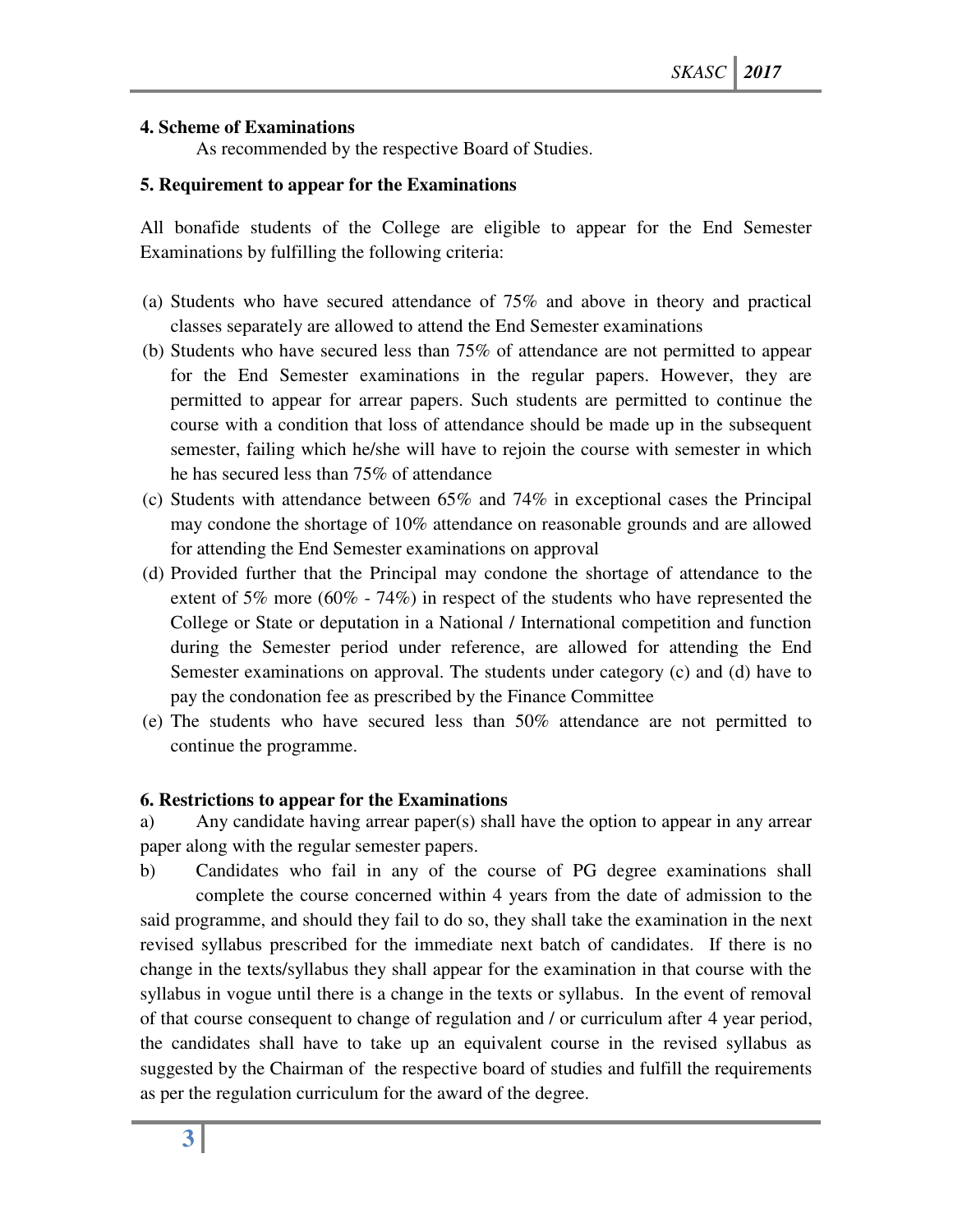#### **7. Medium of Instruction and Examinations**

The medium of instruction and examinations shall be in English. However, as per directives of the Government of Tamilnadu, if the candidates answer in Tamil, their answer scripts will also be evaluated.

#### **8. Submission of Record Note books for Practical Examinations**

Candidates taking the Practical Examinations should submit bonafide Record Note Books prescribed for the Practical Examinations. Otherwise the candidates will not be permitted to appear for the Practical Examinations.

#### **9**. **Minimum (Pass) Marks**

A candidate shall be declared to have passed in a course if a student obtains not less than 50% of marks in that course. A candidate shall be declared to have passed the whole Examination if the student passes in all the courses.

#### **10. Distribution of marks**

Table – 1: The following are the distribution of marks for end semester and continuous internal assessment for **theory papers** of PG programmes.

|                    |                      | <b>END SEMESTER</b>                                           |                                                                           | <b>Overall Passing</b><br>Minimum total                                         |  |
|--------------------|----------------------|---------------------------------------------------------------|---------------------------------------------------------------------------|---------------------------------------------------------------------------------|--|
| <b>Total Marks</b> | Max.<br><b>Marks</b> | <b>Passing</b><br><b>Minimum</b> for<br>end semester<br>alone | <b>CONTINUOUS</b><br><b>INTERNAL</b><br><b>ASSESSMENT</b><br>(Max. Marks) | marks<br>(Continuous<br><b>Internal</b><br>Assessment +<br><b>End Semester)</b> |  |
| 100                | 75                   | 38                                                            | 25                                                                        | 50                                                                              |  |
| 75                 | 55                   | 28                                                            | 20                                                                        | 38                                                                              |  |
| 60                 | 45                   | 23                                                            | 15                                                                        | 30                                                                              |  |
| 50                 |                      |                                                               |                                                                           | 25                                                                              |  |

**Theory:** The CIA for theory courses consists of written tests and departmental components like assignments, seminars, mini projects, surveys, paper presentations etc. The course coordinators (faculty who is handling the course) shall decide the departmental components to be given for the candidates. The Internal Assessment for theory shall be distributed as follows,

40% of maximum CIA Marks for one best out of 2 CIA Tests, 40% for Model Test and 20% for Departmental Components.

 CIA Tests I & II (One best out of 2 tests of 2 hours each  $-40\%$ ) 10 marks CIA Test III (Model Exam  $-3$  hours  $-40\%$ ) 10 marks Departmental Components  $(2 \text{ Nos} - 20\%)$  5 marks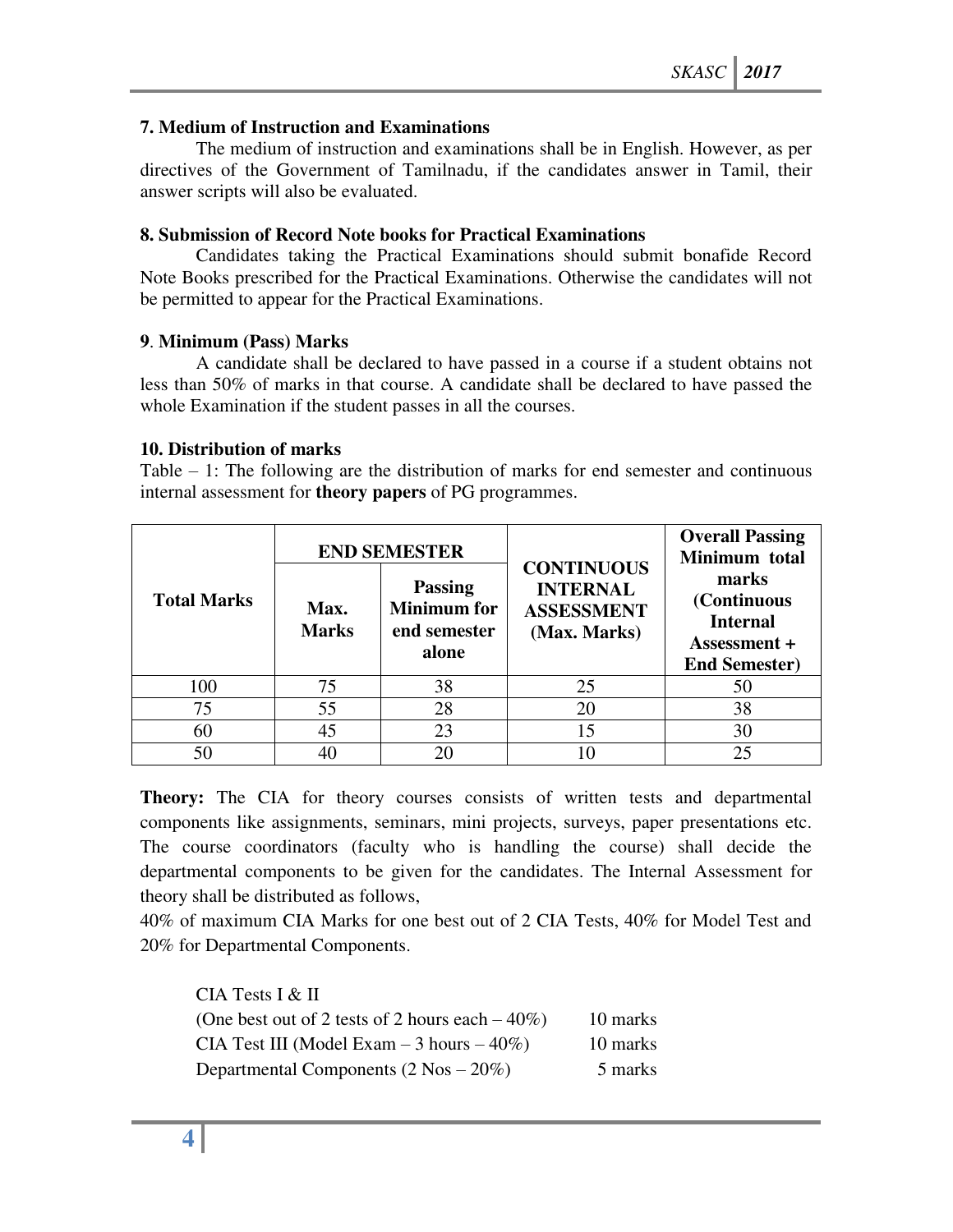The maximum marks obtained for 25 shall be further converted as per the requirements of the scheme of examination prescribed for the respective course.

|                    |                      | <b>END SEMESTER</b>                                           | $\circ$                                                                    | <b>Overall Passing</b>                                                                                  |
|--------------------|----------------------|---------------------------------------------------------------|----------------------------------------------------------------------------|---------------------------------------------------------------------------------------------------------|
| <b>Total Marks</b> | Max.<br><b>Marks</b> | <b>Passing</b><br><b>Minimum</b> for<br>end semester<br>alone | <b>CONTINUOUS</b><br><b>INTERNAL</b><br><b>ASSESSEMENT</b><br>(Max. Marks) | Minimum total<br>marks<br>(Continuous<br><b>Internal</b><br><b>Assessment +</b><br><b>End Semester)</b> |
| 100                | 60                   | 30                                                            | 40                                                                         | 50                                                                                                      |
| 75                 | 45                   | 23                                                            | 30                                                                         | 38                                                                                                      |
| 60                 | 35                   | 18                                                            | 25                                                                         | 30                                                                                                      |
| 50                 | 30                   | 15                                                            | 20                                                                         | 25                                                                                                      |
| 40                 | 25                   | 13                                                            | 15                                                                         | 20                                                                                                      |
| 25                 |                      | 8                                                             | 10                                                                         | 13                                                                                                      |

| Table $-2$ : The following are the distribution of marks for end semester and continuous |  |  |  |  |
|------------------------------------------------------------------------------------------|--|--|--|--|
| internal assessments for <b>practical papers</b> of PG programmes.                       |  |  |  |  |

**Practical:** The CIA for practical courses consists of two Tests, Experiment results evaluation in regular practical classes (average marks obtained) and Record evaluation (after completion of all experiments). The Internal Assessment for practical shall be distributed as follows,

25% of maximum CIA Marks for CIA Test I, 25% for Model Test, 25% for Experiments results (Observation) and 25% for Record evaluation.

| Two CIA Tests $(2*10 - 50\%)$ | 20 marks |
|-------------------------------|----------|
| Experiment results $(25%)$    | 10 marks |
| Record $(25\%)$               | 10 marks |

The maximum marks obtained for 40 shall be further converted as per the requirements of the scheme of examination prescribed for the respective course.

**Project:** The Internal Assessment for project shall be distributed as follows, 40% of maximum CIA Marks for first interim presentation, 40% for second interim presentation and 20% for work diary maintenance.

| 2-Interim presentations by the candidate $(2*20 - 80\%)$ | 40 marks |
|----------------------------------------------------------|----------|
| Work Diary $(20\%)$                                      | 10 marks |

The maximum marks obtained for 50 shall be further converted as per the requirements of the scheme of examination prescribed for the respective course.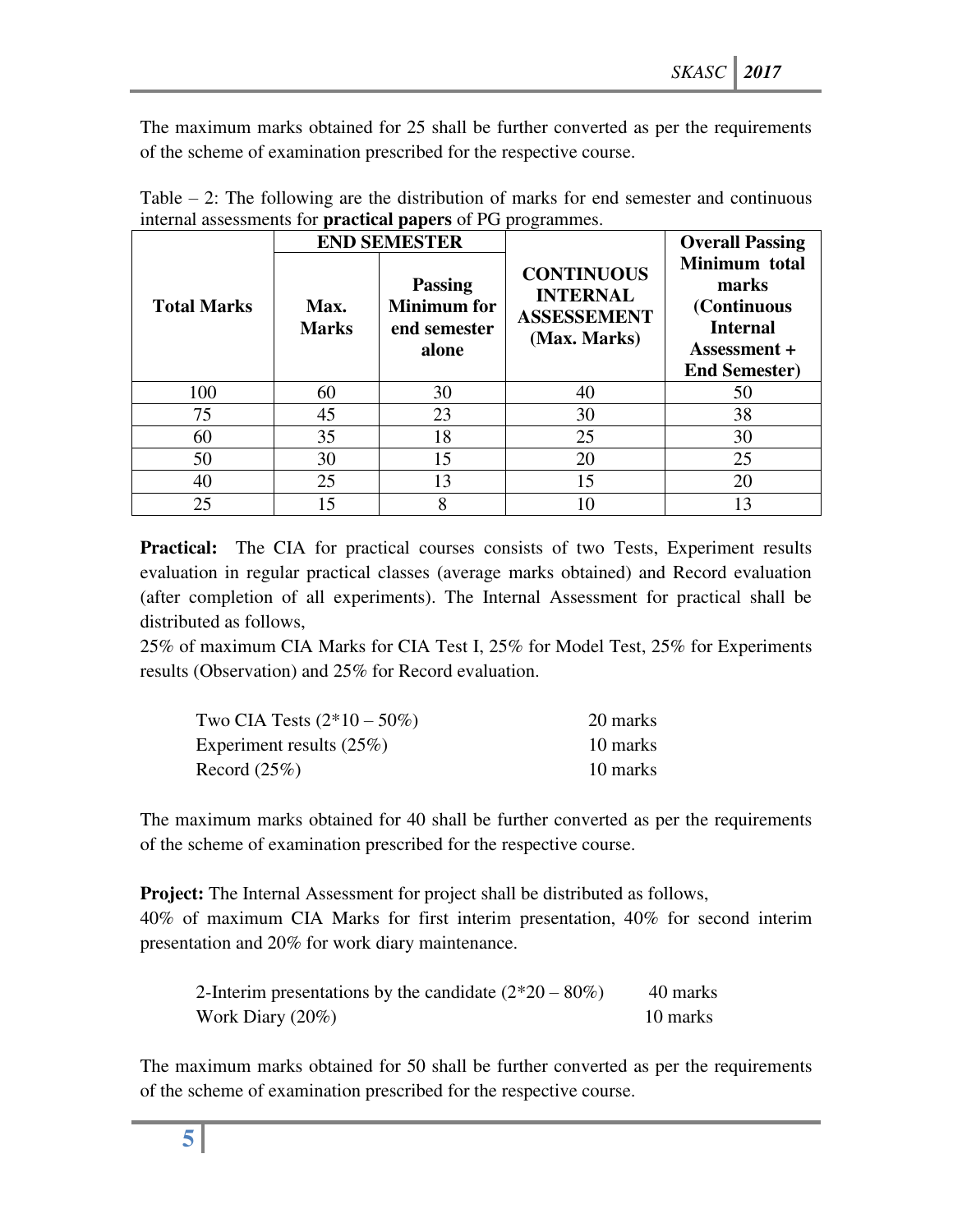## **11. Grading**

Once the marks of the Continuous Internal Assessment and end semester examinations for each of the course are available, they will be added. The mark thus obtained will then be graded as per details given below:

## **Marks and Grades**

The following table gives the marks grade points, letter grades and classification to indicate the performance of the candidate.

## **Conversion of Marks to Grade Points and Letter Grade (Performance in a Course/Paper)**

| <b>RANGE OF</b> | <b>GRADE POINTS</b> | <b>LETTER GRADE</b> | <b>DESCRIPTION</b> |
|-----------------|---------------------|---------------------|--------------------|
| <b>MARKS</b>    |                     |                     |                    |
| 90-100          | $9.0 - 10.0$        | 0                   | Outstanding        |
| 80-89           | 8.0-8.9             | D+                  | Excellent          |
| 75-79           | $7.5 - 7.9$         | D                   | Distinction        |
| 70-74           | $7.0 - 7.4$         | A+                  | Very Good          |
| 60-69           | $6.0 - 6.9$         | A                   | Good               |
| 50-59           | $5.0 - 5.9$         | В                   | Average            |
| $00-49$         | 0.0                 | U                   | Re-appear          |
| <b>ABSENT</b>   | 0.0                 | A A A               | <b>ABSENT</b>      |

## **GRADE POINT AVERAGE**

**For a Semester:** 

GRADE POINT AVERAGE [GPA] **=** Σi Ci Gi / Σi Ci

 $Ci = C$  redits earned for a course i in any semester

 $Gi = Grade Point obtained for a course i in any semester$ 

n = refers to the semester in which such course were credited

Sum of the multiplication of grade points by the credits of the courses

GPA = ------------------------------------------------------------------------------------------

Sum of the credits of the courses in a semester

## **For the entire programme:**

CUMULATIVE GRADE POINT AVERAGE [CGPA] **=** ΣnΣi Cni Gni / Σn Σi Cni

Sum of the multiplication of grade points by the credits of the entire programme

CGPA = ------------------------------------------------------------------------------------------------ Sum of the credits of the courses of the entire programme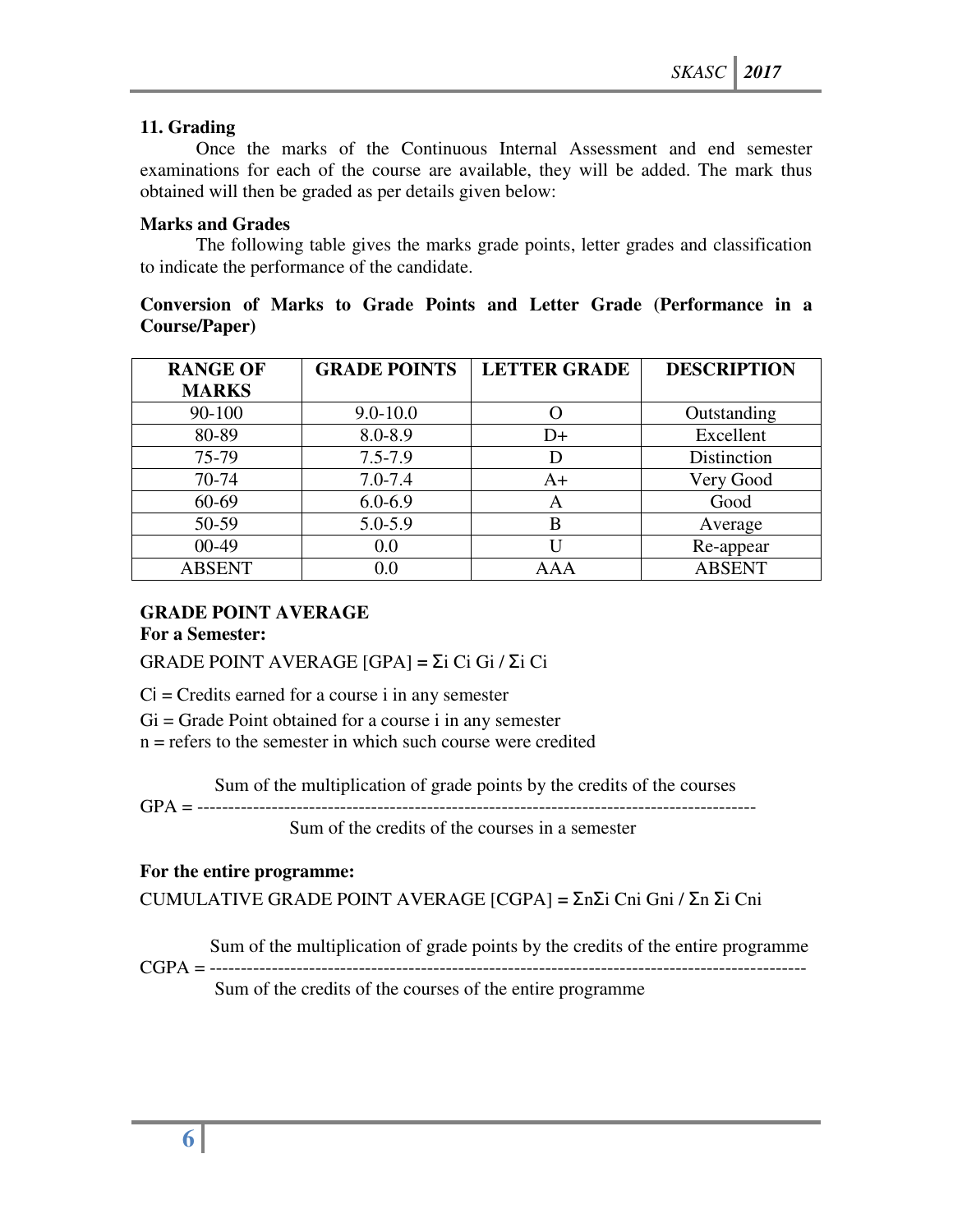| <b>CGPA</b>                 | <b>GRADE</b> | <b>CLASSIFICATION OF FINAL</b><br><b>RESULT</b> |
|-----------------------------|--------------|-------------------------------------------------|
| $9.5 - 10.0$                | $O+$         | First Class – Exemplary $*$                     |
| 9.0 and above but below 9.5 | O            |                                                 |
| 8.5 and above but below 9.0 | $D++$        | First Class with Distinction*                   |
| 8.0 and above but below 8.5 | $D+$         |                                                 |
| 7.5 and above but below 8.0 | D            |                                                 |
| 7.0 and above but below 7.5 | $A++$        |                                                 |
| 6.5 and above but below 7.0 | $A+$         | <b>First Class</b>                              |
| 6.0 and above but below 6.5 | A            |                                                 |
| 5.5 and above but below 6.0 | $B+$         | <b>Second Class</b>                             |
| 5.0 and above but below 5.5 | B            |                                                 |
| 0.0 and above but below 5.0 |              | Re-appear                                       |

## **12. Improvement of Marks in the subjects already passed**

Candidates desirous of improving the marks awarded in a passed subject in their first attempt shall reappear once within a period of subsequent two semesters. The improved marks shall be considered for classification but not for ranking. When there is no improvement, there shall not be any change in the original marks already awarded.

#### **13. Classification of Successful candidates**

A candidate who passes all the examinations and securing following CGPA and Grades shall be declared as follows for each part:

| <b>CGPA</b>                 | <b>GRADE</b> | <b>CLASSIFICATION OF FINAL</b><br><b>RESULT</b> |
|-----------------------------|--------------|-------------------------------------------------|
| $9.5 - 10.0$                | $O+$         | First Class – Exemplary $*$                     |
| 9.0 and above but below 9.5 | $\Omega$     |                                                 |
| 8.5 and above but below 9.0 | $D++$        | First Class with Distinction*                   |
| 8.0 and above but below 8.5 | $D+$         |                                                 |
| 7.5 and above but below 8.0 | D            |                                                 |
| 7.0 and above but below 7.5 | $A++$        |                                                 |
| 6.5 and above but below 7.0 | $A+$         | <b>First Class</b>                              |
| 6.0 and above but below 6.5 | A            |                                                 |
| 5.5 and above but below 6.0 | $B+$         | <b>Second Class</b>                             |
| 0.0 and above but below 5.0 | В            |                                                 |

a) A candidate who has passed all the subjects examinations in the first appearance within the prescribed duration of the PG programmes and secured a CGPA of 9 to 10 and equivalent grades "O" or "O+" in Core and Optional subjects shall be placed in the category of "**First Class – Exemplary**".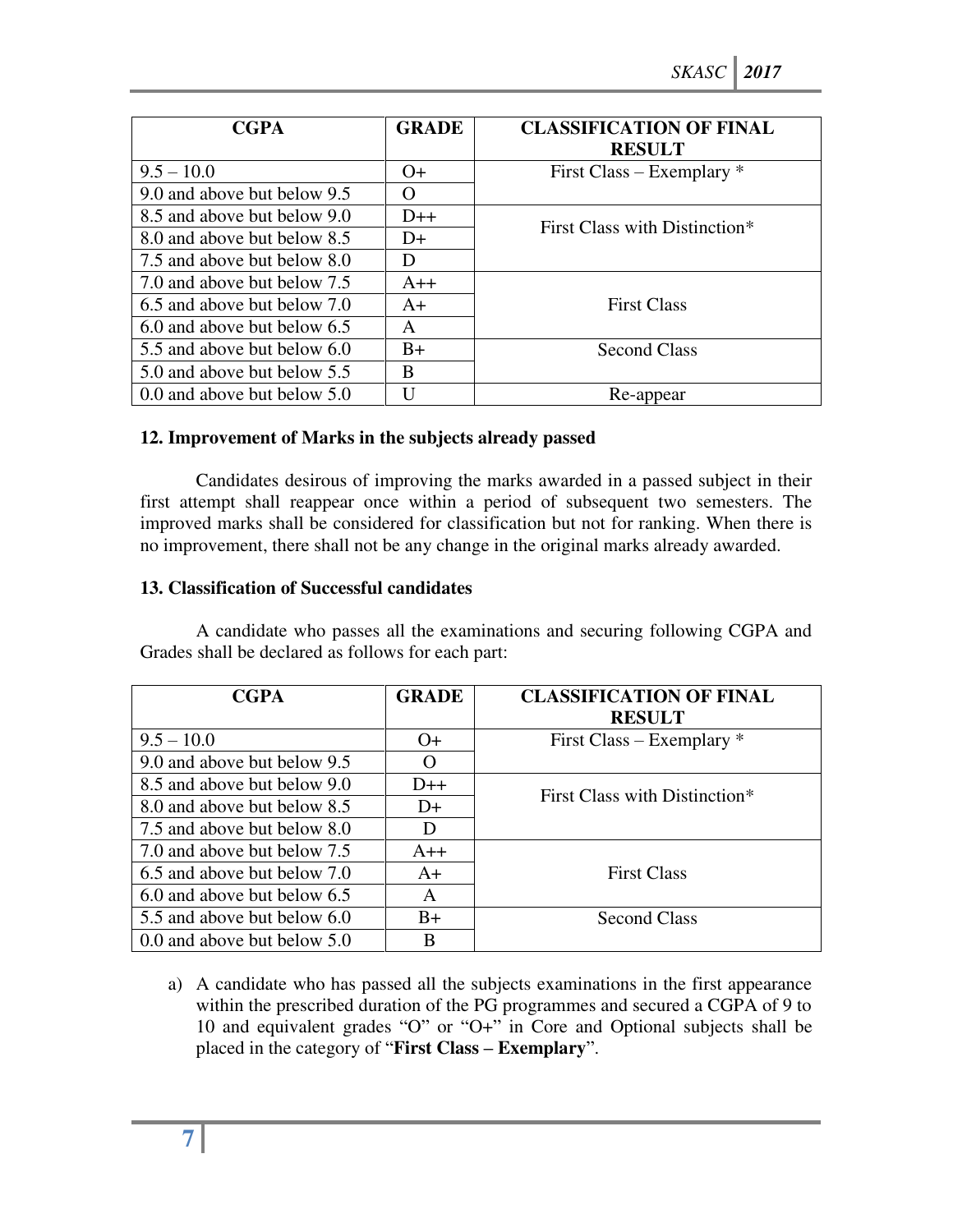- b) A candidate who has passed all the subjects examinations in the first appearance within the prescribed duration of the PG programmes and secured a CGPA of 7.5 to 9 and equivalent grades "D" or "D+" or "D++" in Core and Optional subjects shall be placed in the category of "**First Class with Distinction**".
- c) A candidate who has passed all the subjects examinations of the PG programmes and secured a CGPA of 6 to 7.5 and equivalent grades "A" or "A+" or "A++" shall be declared to have passed in "**First Class**".
- d) A candidate who has passed all the subjects examination of the PG programmes and secured a CGPA of 5.0 to 6.0 and equivalent grades "B" or "B+" shall be declared to have passed in "**Second Class**".

#### **14. Ranking**

A candidate who qualifies for the PG Degree programme passing all the Examinations in the first attempt, within the minimum period prescribed for the programme from the date of admission to the programme and secures  $1<sup>st</sup>$  Class shall be eligible for ranking and such ranking shall be confined to 10% of the total number of candidates qualified in that particular subject to a minimum of 3 ranks and a maximum of 10 ranks. The improvement marks will not be taken into consideration for ranking.

#### **15. Conferment of the Degree**

No candidate shall be eligible for conferment of the Degree unless he / she has undergone the prescribed programme of Study for a period of not less than four semesters or has been exempted there from in the manner prescribed and has passed the Examinations as have been prescribed therefor.

#### **16. Additional Credits**

A student who desires to earn additional credits (over and above credits prescribed by the programme) can opt for any core course offered by any Department for PG programmes. He / She can appear for the examination for odd semester paper in the even semester and even semester paper in the odd semester.

 The courses will be self study and there is no continuous internal assessment for the courses. However, the marks scored by him / her will be converted for 100 marks and will appear in the semester mark sheet as additional credits.

#### **17. Additional Credits for Online Certificate Courses**

 Additional credits will be awarded on completion of online certificate courses like MHRD, NPTEL, Swayam, Skill Sector Council, etc. The credit system for NPTEL online certification is 1 credit for 4 week course, 2 credits for 8 week course and 3 credits for 12 week course.

#### **18. Question Paper Pattern**

The following question paper patterns shall be followed for the candidates admitted from the academic year 2011-2012 wherever applicable.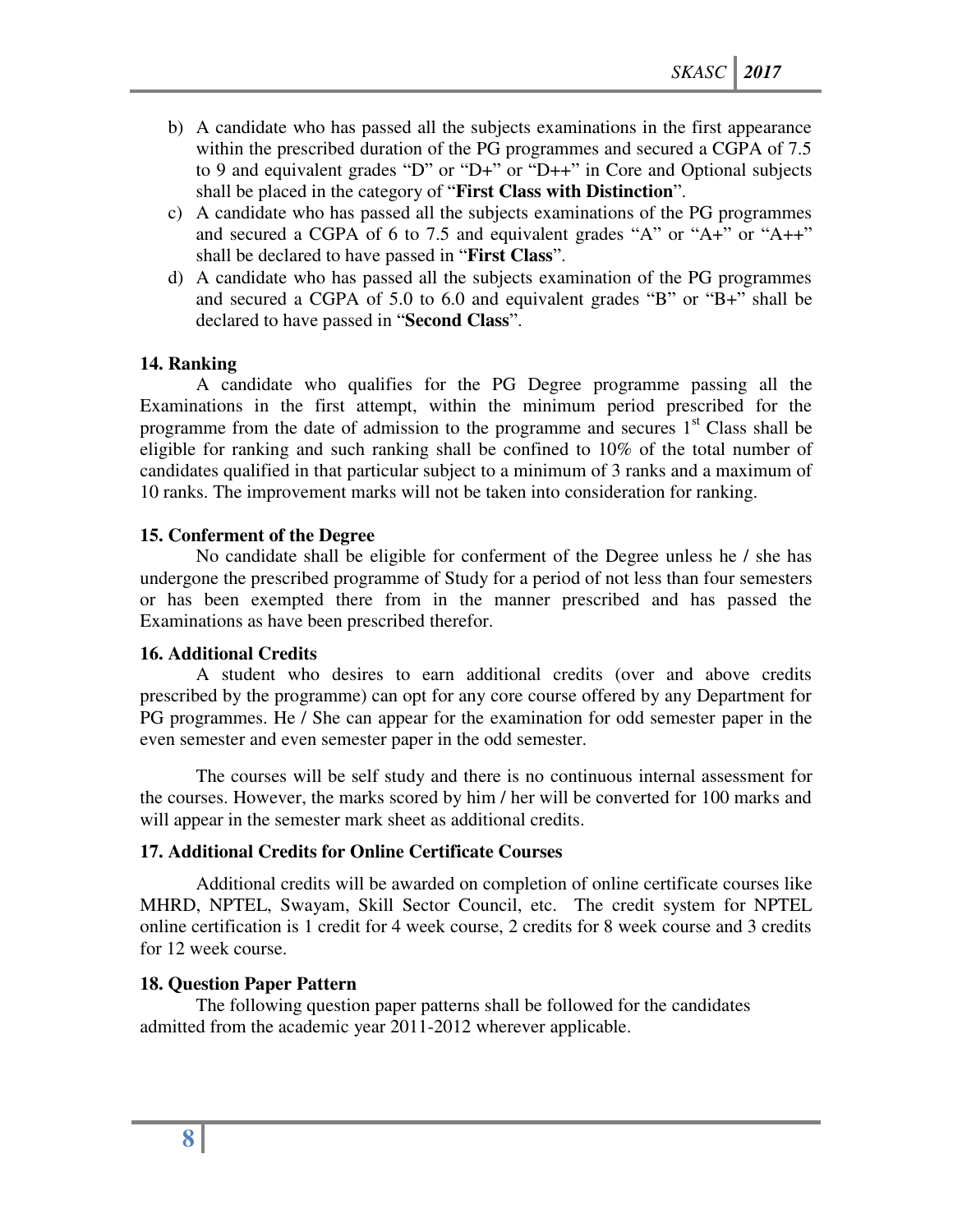## **All PG Programmes**

| <b>Maximum 75 Marks – wherever applicable</b>                                                   |                                                                                                 |           |                         |  |
|-------------------------------------------------------------------------------------------------|-------------------------------------------------------------------------------------------------|-----------|-------------------------|--|
| <b>Section A</b>                                                                                | Multiple choice questions with four $10*1=10$                                                   |           | 10 questions $-2$       |  |
|                                                                                                 | options                                                                                         |           | each from every unit    |  |
| <b>Section B</b>                                                                                | Short answer questions of either / or                                                           | $5*5=25$  | $5$ questions $-1$ each |  |
|                                                                                                 | type                                                                                            |           | from every unit         |  |
|                                                                                                 | (like $1.a$ (or) $b$                                                                            |           |                         |  |
| <b>Section C</b>                                                                                | Essay-type questions of either / or type                                                        | $5*8=40$  | $5$ questions $-1$ each |  |
|                                                                                                 | (like $1.a$ (or) $b$                                                                            |           | from every unit         |  |
|                                                                                                 | <b>NOTE:</b> In Section C, one of the questions shall be application oriented or a problem or a |           |                         |  |
| case study.                                                                                     |                                                                                                 |           |                         |  |
|                                                                                                 | <b>Maximum 60 Marks – wherever applicable</b>                                                   |           |                         |  |
| <b>Section A</b>                                                                                | Multiple choice questions with four                                                             | $10*1=10$ | 10 questions $-2$       |  |
|                                                                                                 | options                                                                                         |           | each from every unit    |  |
| <b>Section B</b>                                                                                | Short answer questions of either / or                                                           | $5*4=20$  | $5$ questions $-1$ each |  |
|                                                                                                 | type                                                                                            |           | from every unit         |  |
|                                                                                                 | (like $1.a$ (or) $b$                                                                            |           |                         |  |
| <b>Section C</b>                                                                                | Essay-type questions of either / or type                                                        | $5*6=30$  | $5$ questions $-1$ each |  |
|                                                                                                 | (like $1.a$ (or) $b$                                                                            |           | from every unit         |  |
| <b>NOTE:</b> In Section C, one of the questions shall be application oriented or a problem or a |                                                                                                 |           |                         |  |
| case study.                                                                                     |                                                                                                 |           |                         |  |

|                                                                                                 | <b>Maximum 55 Marks – wherever applicable</b>  |          |                         |  |  |
|-------------------------------------------------------------------------------------------------|------------------------------------------------|----------|-------------------------|--|--|
| <b>Section A</b>                                                                                | Multiple choice questions with four $10*1=10$  |          | 10 questions $-2$       |  |  |
|                                                                                                 | options                                        |          | each from every unit    |  |  |
| <b>Section B</b>                                                                                | Short answer questions of either / or $5*3=15$ |          | $5$ questions $-1$ each |  |  |
|                                                                                                 | type                                           |          | from every unit         |  |  |
|                                                                                                 | (like $1.a$ (or) $b$                           |          |                         |  |  |
| <b>Section C</b>                                                                                | Essay-type questions of either / or type       | $5*6=30$ | $5$ questions $-1$ each |  |  |
|                                                                                                 | (like $1.a$ (or) $b$                           |          | from every unit         |  |  |
| <b>NOTE:</b> In Section C, one of the questions shall be application oriented or a problem or a |                                                |          |                         |  |  |
| case study.                                                                                     |                                                |          |                         |  |  |

| <b>Maximum 50 Marks – wherever applicable</b>                                                   |                                                              |          |                         |  |
|-------------------------------------------------------------------------------------------------|--------------------------------------------------------------|----------|-------------------------|--|
| <b>Section A</b>                                                                                | Multiple choice questions with four $\vert 10^*1=10 \rangle$ |          | 10 questions $-2$       |  |
|                                                                                                 | options                                                      |          | each from every unit    |  |
| <b>Section B</b>                                                                                | Short answer questions of either / or                        | $5*3=15$ | $5$ questions $-1$ each |  |
|                                                                                                 | type                                                         |          | from every unit         |  |
|                                                                                                 | (like $1.a$ (or) $b$                                         |          |                         |  |
| <b>Section C</b>                                                                                | <b>Essay-type questions of either / or type</b>              | $5*5=25$ | $5$ questions $-1$ each |  |
|                                                                                                 | (like $1.a$ (or) $b$                                         |          | from every unit         |  |
| <b>NOTE:</b> In Section C, one of the questions shall be application oriented or a problem or a |                                                              |          |                         |  |
| case study.                                                                                     |                                                              |          |                         |  |